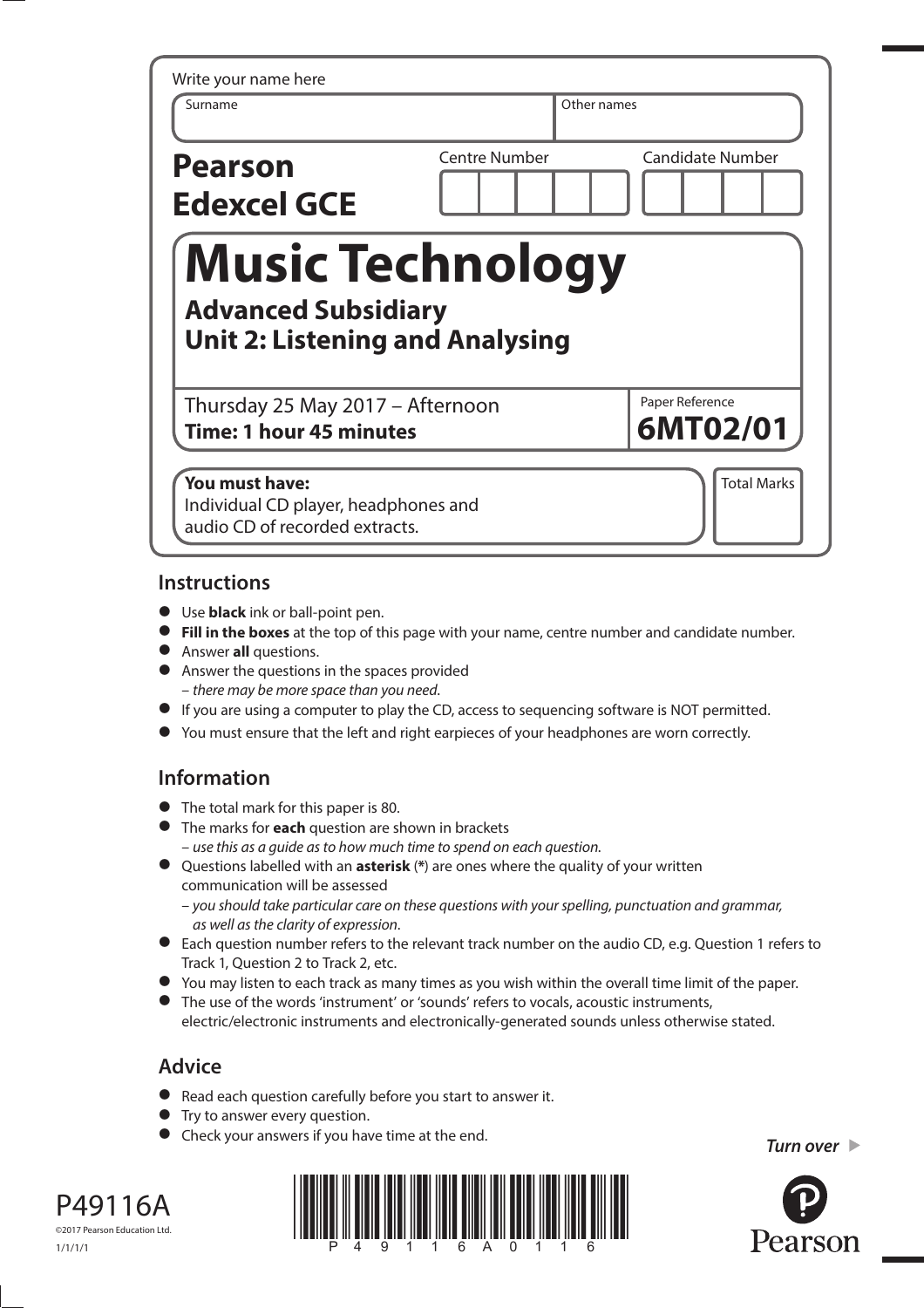#### **Answer ALL questions. Write your answers in the spaces provided.**

Some questions must be answered with a cross in a box  $\boxtimes$ . If you change your mind about an answer, put a line through the box  $\boxtimes$  and then mark your new answer with a cross  $\boxtimes$ .

#### **1 ABBA: Under Attack**

(a) What is the tempo of this song? Put a cross in the correct box.

**(1)**

**DONOMICATION FRAMES** 

**DOOMORATION STATES IN STATES** 

**DONOI WRITEING HIS AREA** 

- **A** 80 bpm
- **B** 100 bpm **C** 115 bpm
- **D** 130 bpm

(b) How is the effect at 0'30" on the line 'You know that I'm nobody's fool' achieved?

....................................................................................................................................................................................................................................................................................

....................................................................................................................................................................................................................................................................................

....................................................................................................................................................................................................................................................................................

....................................................................................................................................................................................................................................................................................

**(1)**

**(1)**

**(2)**

- (c) How does the arrangement change at 1'01"?
- (d) (i) Describe the delay on the lead vocal in the verse.
	- (ii) Describe one change in reverb or delay settings on the lead vocal at each of the following points:

| <b>Time</b> | <b>Lyric</b>      | <b>Description</b> |
|-------------|-------------------|--------------------|
| 0'44''      | "under<br>attack" |                    |
| 1'32''      | "no"              |                    |

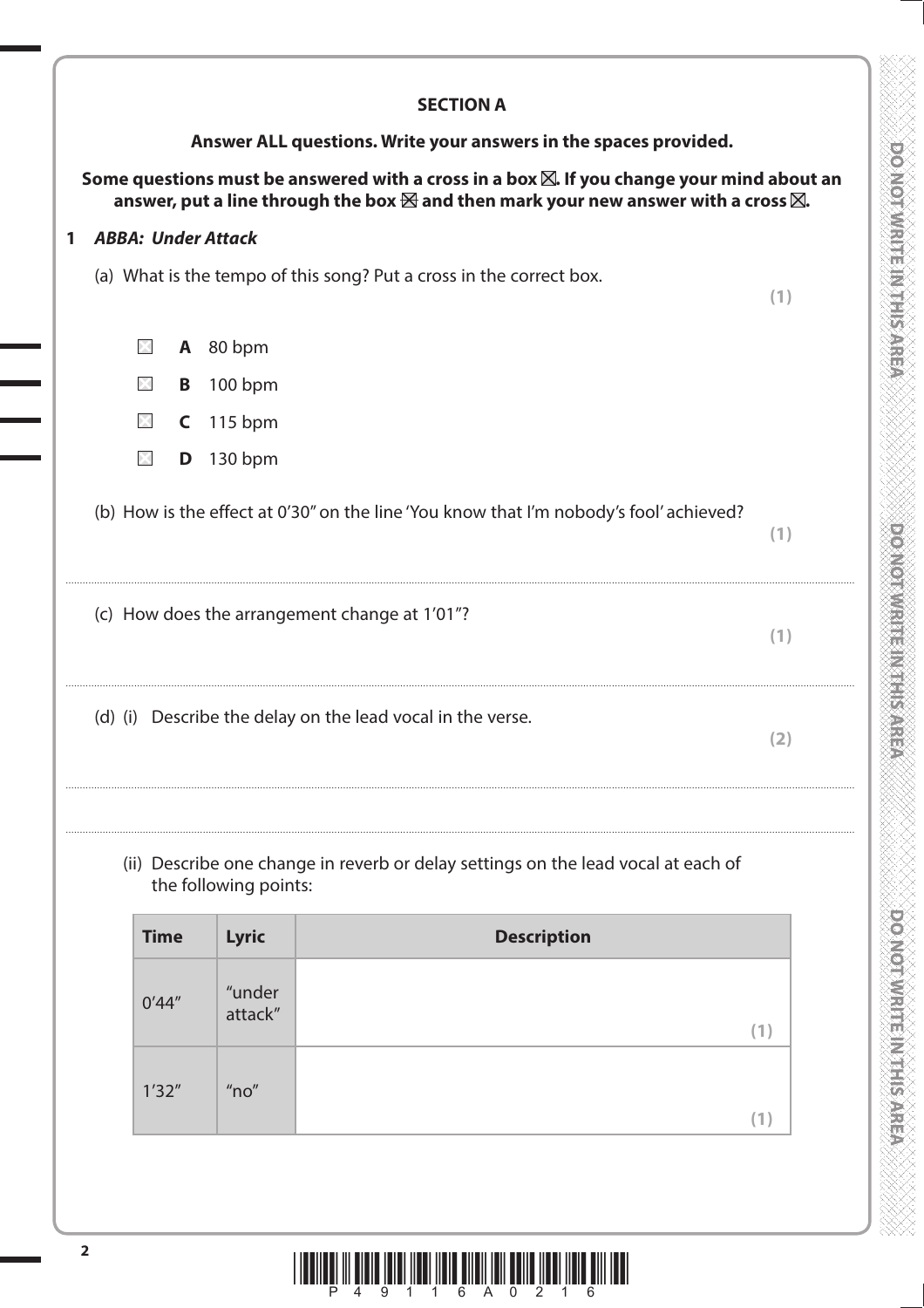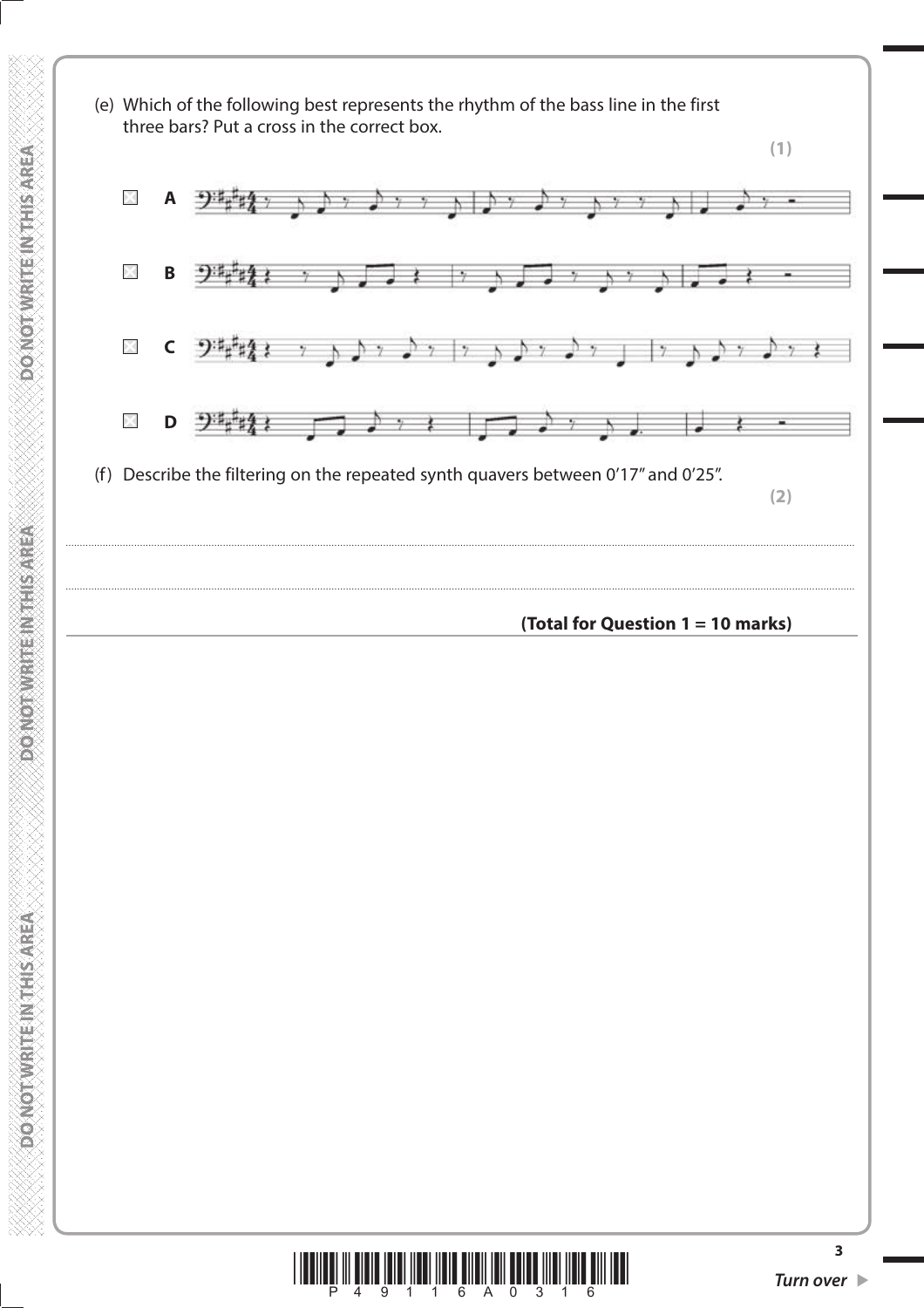|             |              |                     | <b>Gentle Giant: The Advent Of Panurge</b>                                           |     |
|-------------|--------------|---------------------|--------------------------------------------------------------------------------------|-----|
|             |              |                     | (a) When was this track recorded? Put a cross in the correct box.                    |     |
|             |              |                     |                                                                                      | (1) |
| X           | A            | 1956-1965           |                                                                                      |     |
| $\boxtimes$ | B            | 1966-1975           |                                                                                      |     |
| $\boxtimes$ | C            | 1976-1985           |                                                                                      |     |
| $\times$    | D            | 1986-1995           |                                                                                      |     |
|             |              |                     | (b) How is the style of this music best described? Put a cross in the correct box.   | (1) |
| X           |              | A Folk              |                                                                                      |     |
| $\times$    | B            | Indie               |                                                                                      |     |
| $\boxtimes$ | $\mathsf{C}$ | Jazz                |                                                                                      |     |
|             |              |                     |                                                                                      |     |
| $\times$    | D            | Prog rock           |                                                                                      |     |
|             |              |                     |                                                                                      |     |
|             |              |                     | (c) Describe the panning of the following instruments between 0'48" and 0'57".       | (3) |
|             | Bass guitar  |                     |                                                                                      |     |
| Organ       |              |                     |                                                                                      |     |
| Piano       |              |                     |                                                                                      |     |
|             |              |                     |                                                                                      |     |
|             |              | in the correct box. | (d) Which term best describes the vocal texture between 0'17" and 0'22"? Put a cross |     |
|             |              |                     |                                                                                      | (1) |
| $\times$    | A            | Heterophonic        |                                                                                      |     |
| $\times$    | B            | Homophonic          |                                                                                      |     |
| $\boxtimes$ | $\mathsf{C}$ | Monophonic          |                                                                                      |     |
| $\boxtimes$ | D            | Polyphonic          |                                                                                      |     |
|             |              |                     | (e) Name the solo instrument that enters at 1'51".                                   |     |

\*P49116A0416\* **<sup>4</sup>**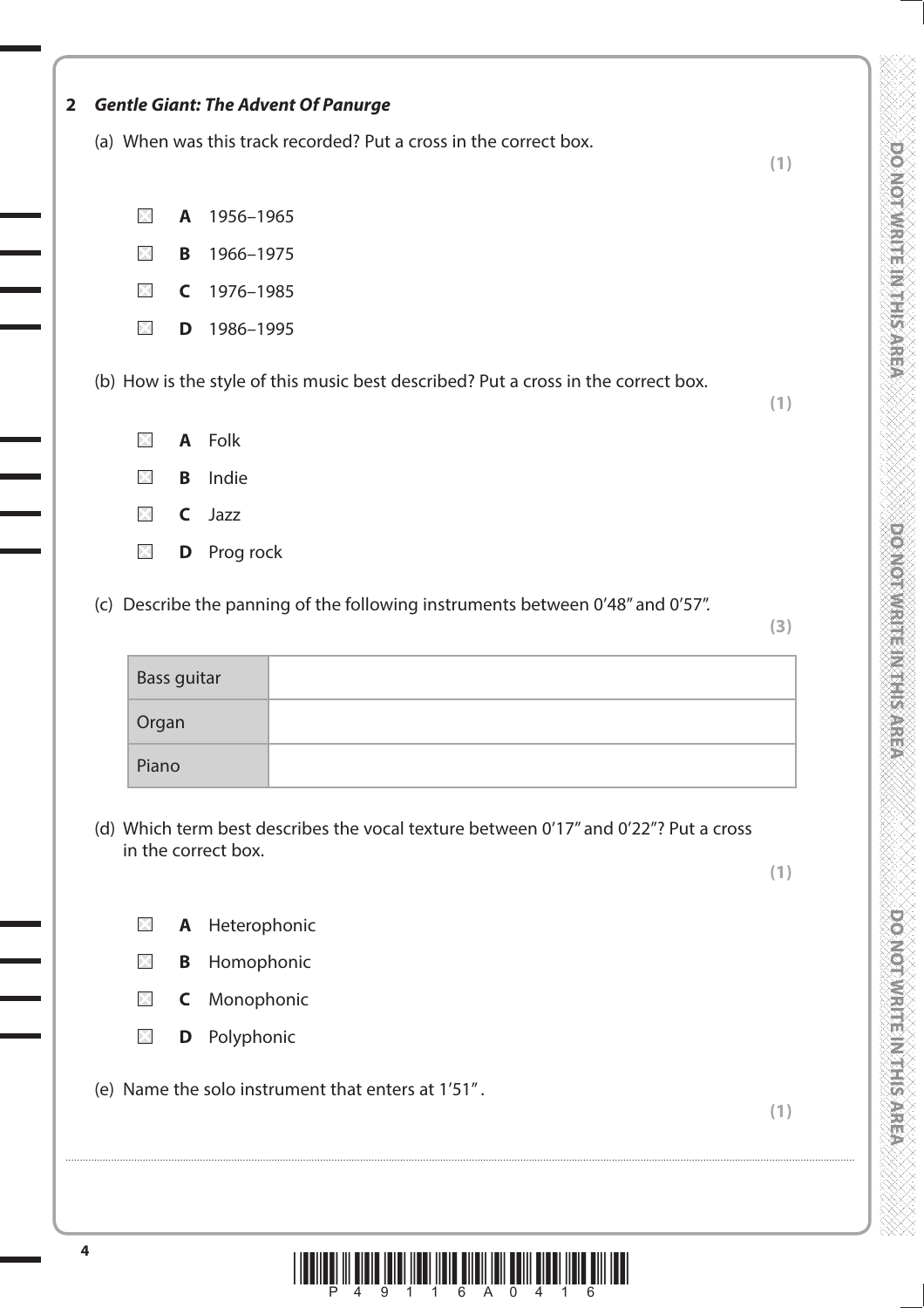

**DO NOT WRITE IN THIS AREA** 

**DO NORWER HEADTHS AREA** 

**DO NOTWARTENT THEAREA**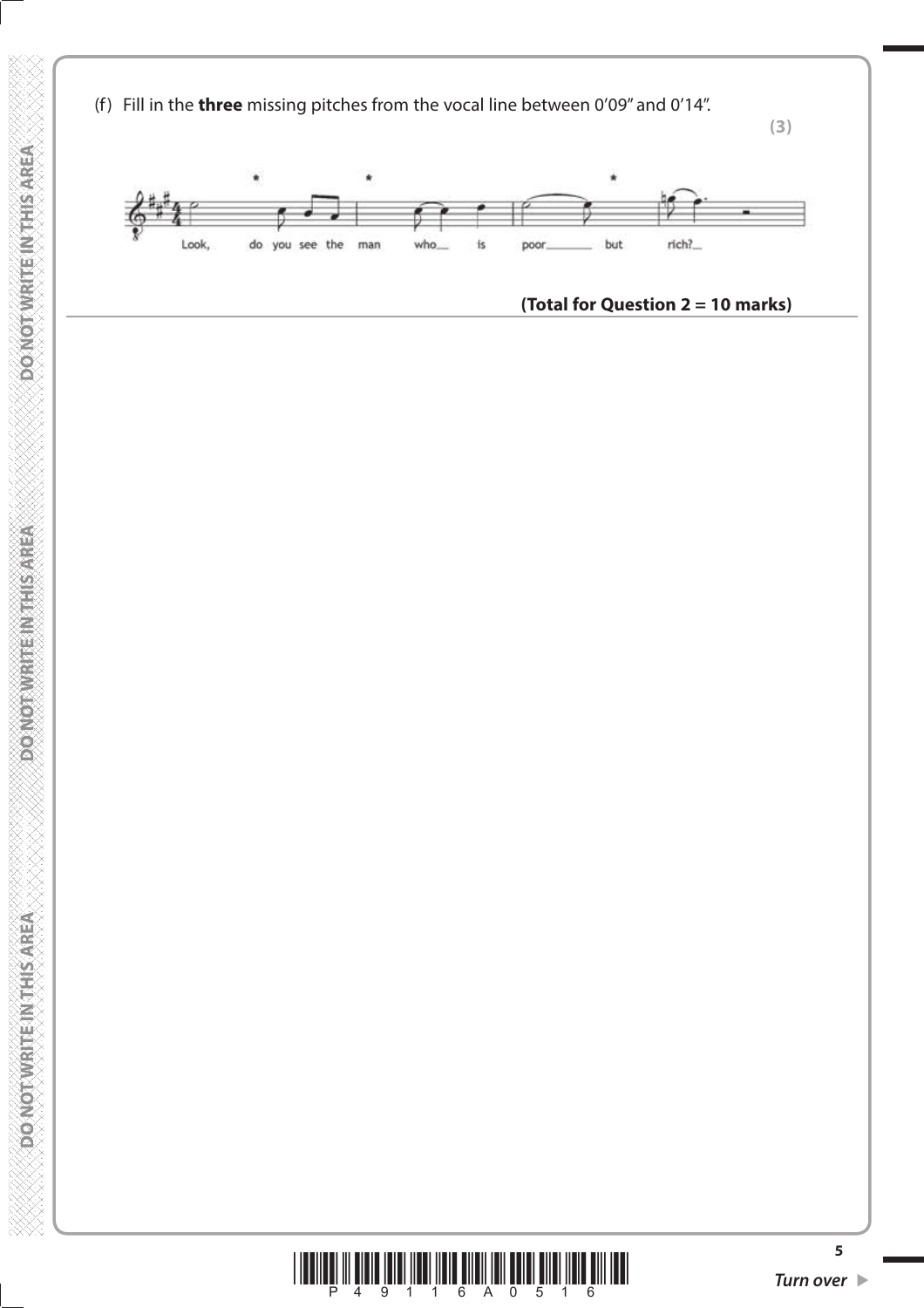| Air: La Femme D'Argent                                                                                      |     |
|-------------------------------------------------------------------------------------------------------------|-----|
| (a) Listen to the bass line between 0'26" and 1'01".                                                        |     |
| Describe how the rhythm changes at 0'50".                                                                   | (2) |
| (b) Describe the delay on the organ chords from 1'38".                                                      | (2) |
| (c) From 4'02", the chords are played by an upright piano.                                                  |     |
| Identify one potential problem in capturing sound from an upright piano and<br>(i)<br>provide one solution. | (2) |
| Problem                                                                                                     |     |
| Solution                                                                                                    |     |
| (ii) Describe the EQ on the piano.                                                                          | (1) |
| *(d) Name the percussion instrument that enters at 4'50".                                                   | (1) |
|                                                                                                             |     |
|                                                                                                             |     |
|                                                                                                             |     |
| 6                                                                                                           |     |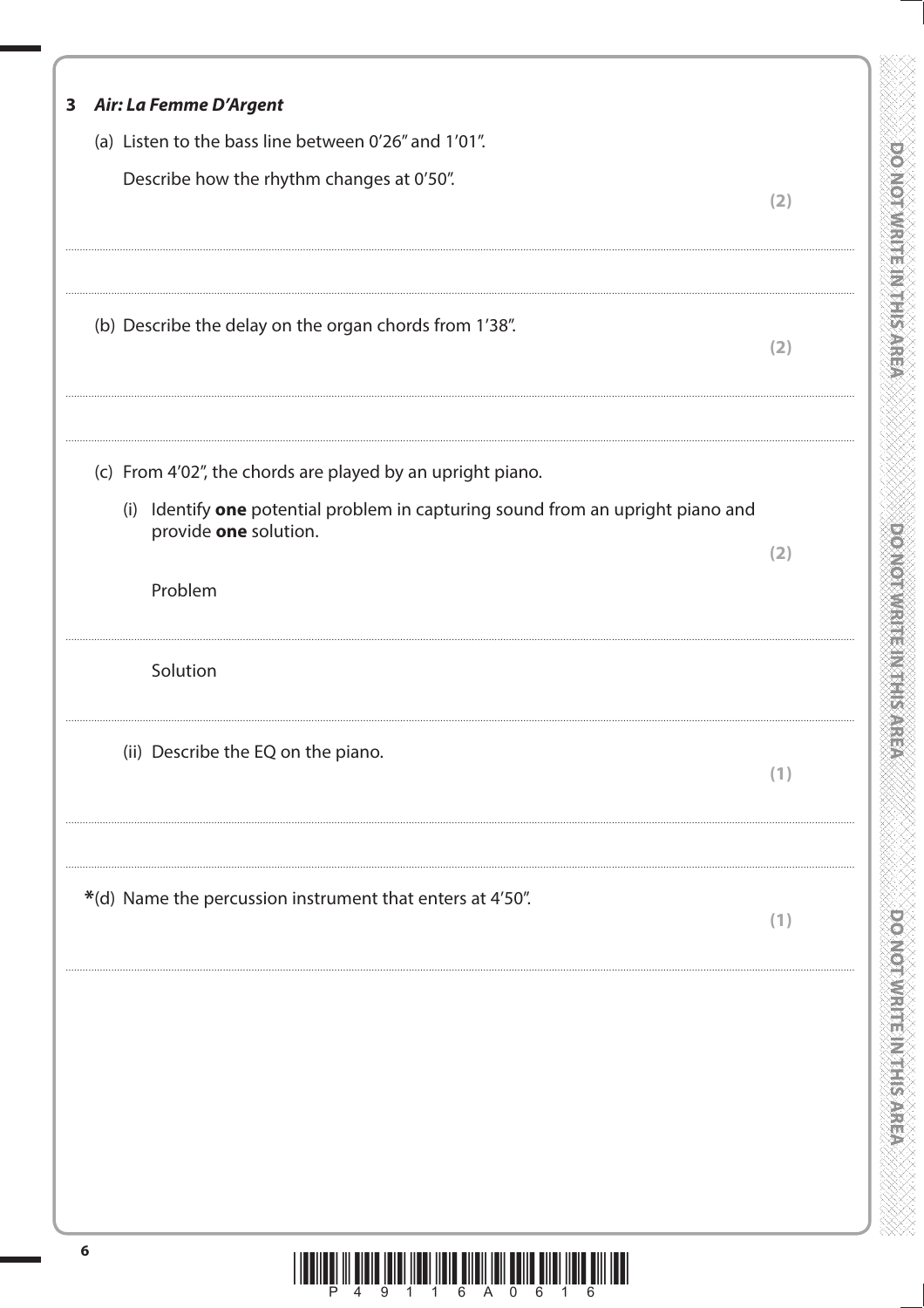- (e) Listen to the synth glissandos between 2'02" and 2'15". Which combination of effects has been used? Put a cross in the correct box. **(1) A** Delay and flange **B** Delay and reverb **C** Reverb and chorus **D** Reverb and flange (f) What is the LFO routed to in order to provide the modulation on the synthesiser between 4'38" and 5'20"? **(1) A** Cut-off frequency  **B** Oscillator **C** Pulse width
	- **D** Resonance

**DO NOT WRITER NATES AREA** 

**DONOT WRITEIN THIS AREA** 

**DO NOT WRITEIN THIS AREA** 

 **(Total for Question 3 = 10 marks)**



**7**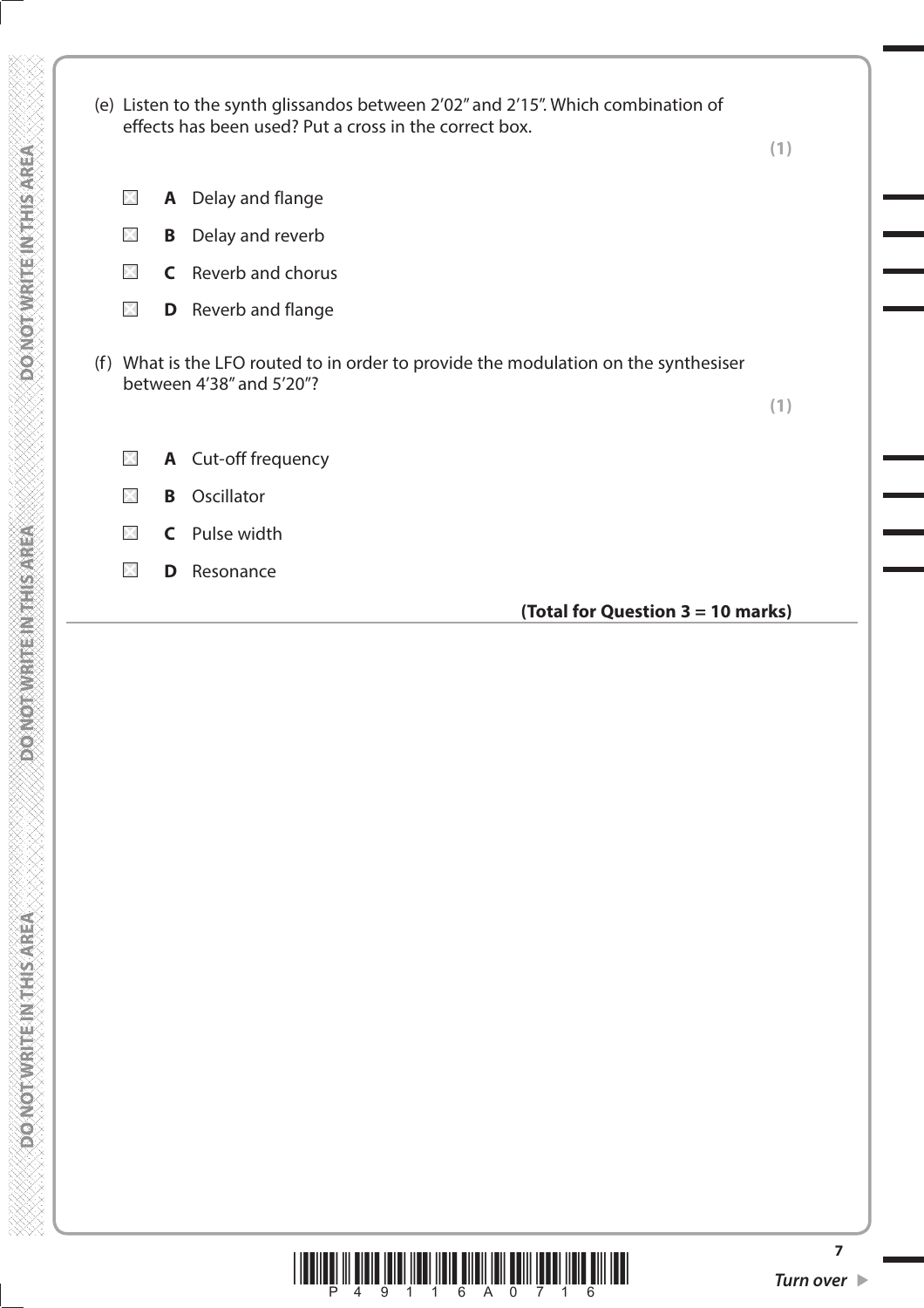| (1)                                      |
|------------------------------------------|
|                                          |
|                                          |
|                                          |
|                                          |
| (3)                                      |
|                                          |
| (1)                                      |
| (1)                                      |
| (2)                                      |
|                                          |
| (2)<br>(Total for Question 4 = 10 marks) |
|                                          |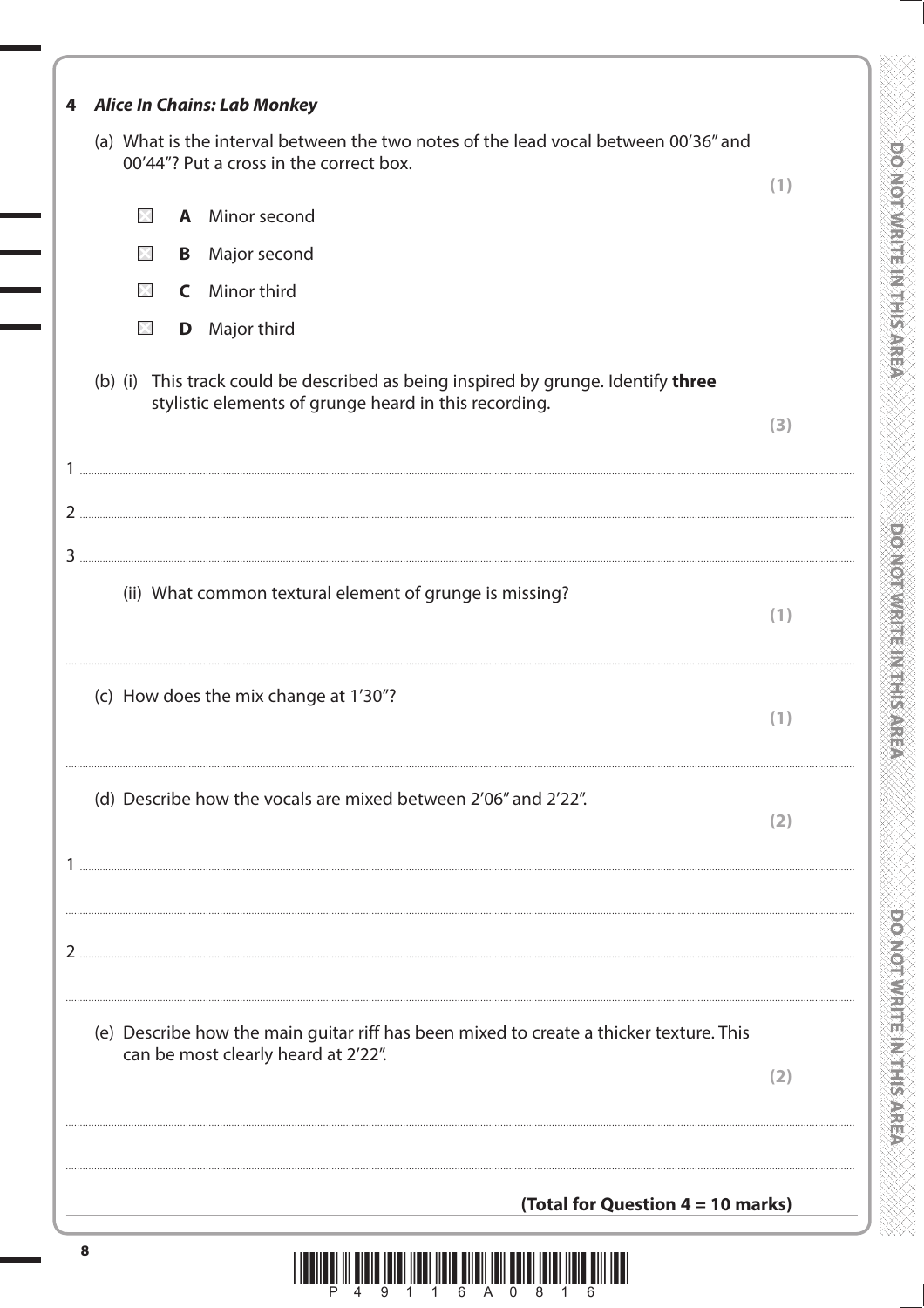

**DO NOT WRITE INTHIS AREA** 

**BLANK PAGE**



**9**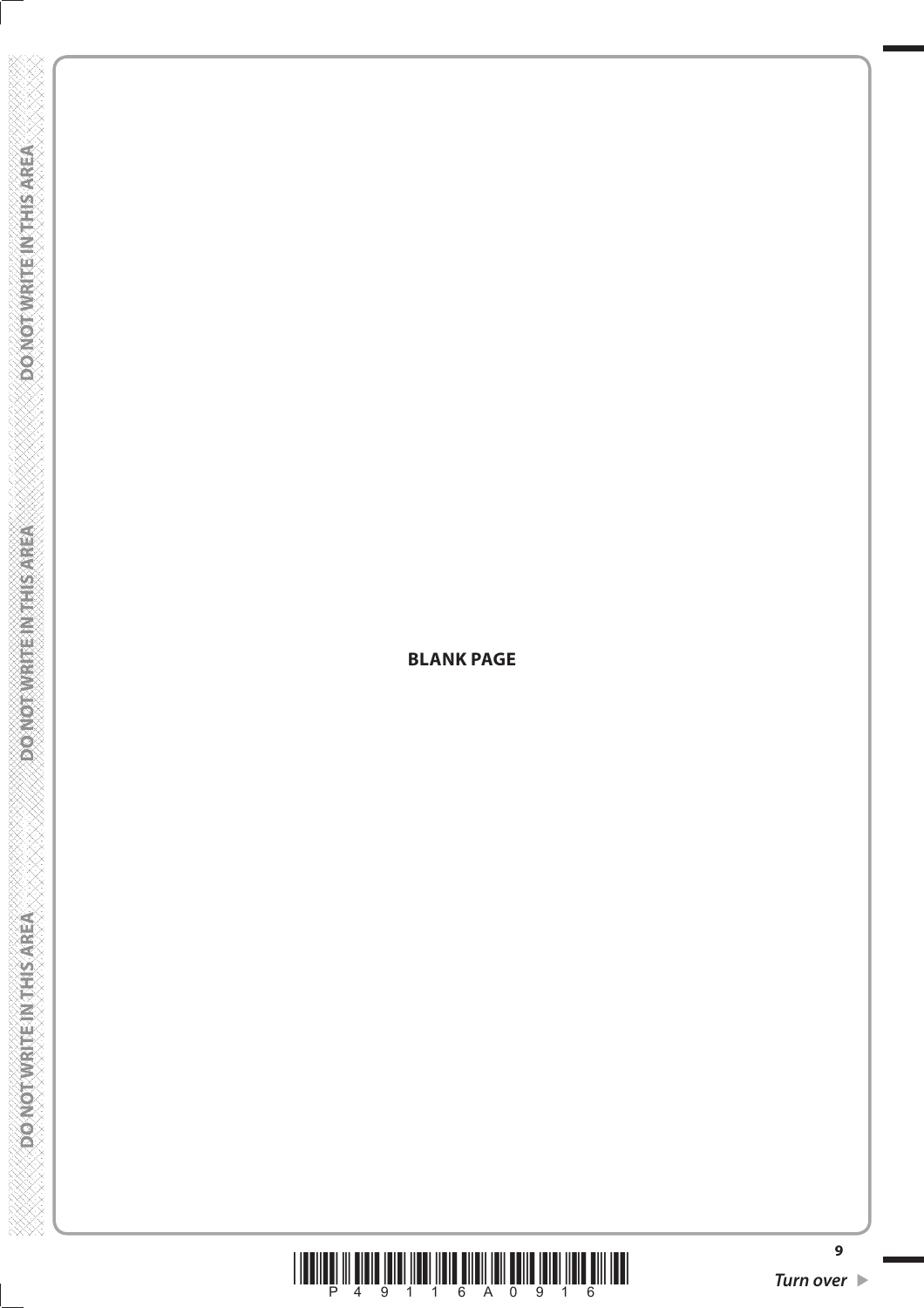# **SECTION B**

### **Answer BOTH questions.**

## **Special focus style - Rock And Roll**

### 5 Beverley Knight: Ain't Nothin' But A Kiss

(a) Using the given headings, complete the table below to identify six different elements of rock and roll heard in this track.

 $(6)$ 

**DOWOTWICTFANT AND MOON** 

**DOMODIAN ENTERNATION** 

**DO NOTWRITE INSTRUMENT** 

| Rhythm                                             | и<br>っ |
|----------------------------------------------------|--------|
| Harmony                                            | っ      |
| Performance techniques<br>in piano solo from 0'44" | и<br>っ |

(b) Name the keyboard instrument on this track that is not commonly heard in 1950s rock and roll.

 $(1)$ 

(c) (i) How would guitar distortion have been created in the 1950s?  $(1)$ (ii) Identify one other way of creating guitar distortion in 2017.  $(1)$ 

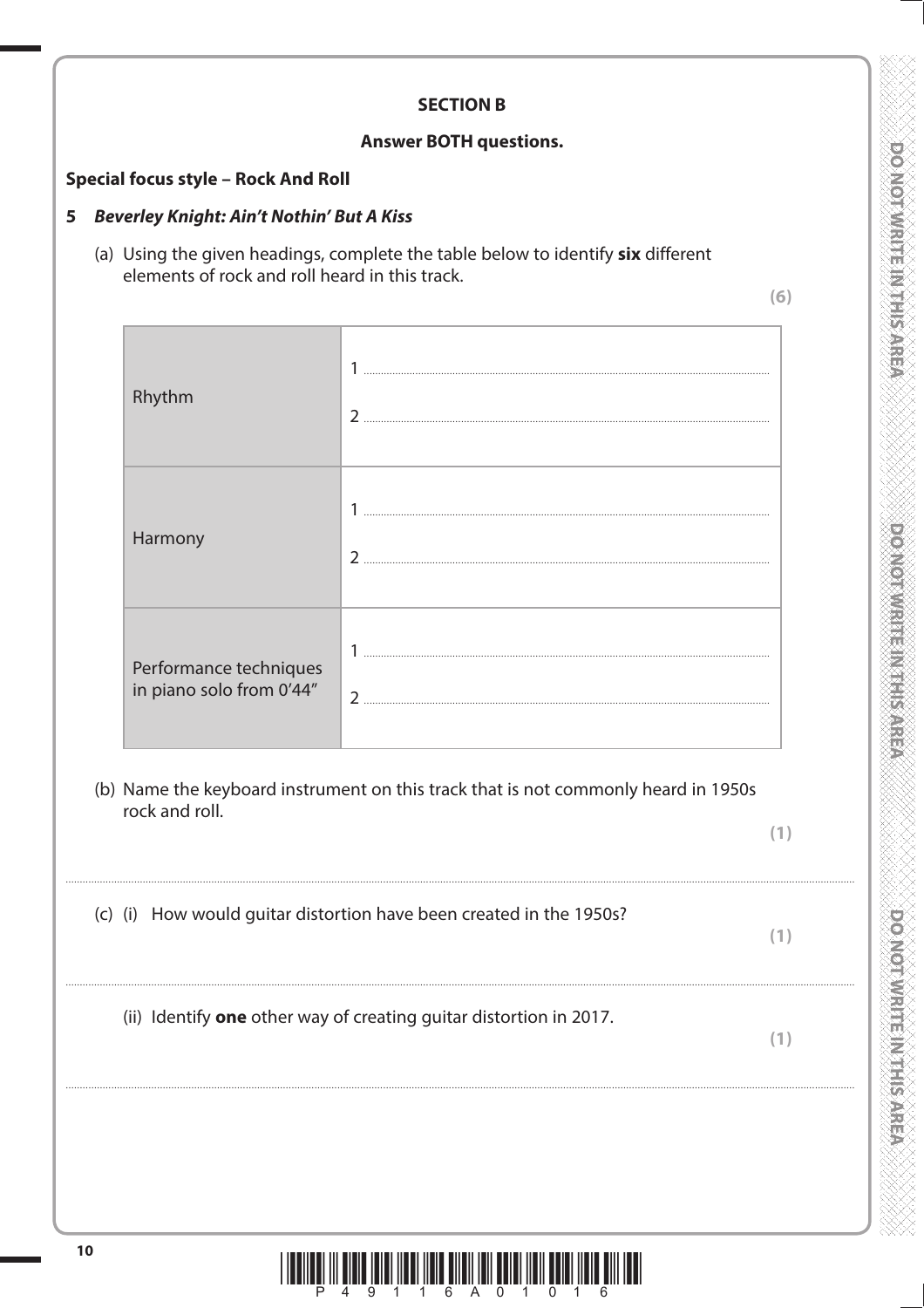(d) This track was recorded in 2015. Without reference to guitar distortion, identify six ways in which the production differs from rock and roll tracks recorded in the 1950s.  $(6)$  $\frac{1}{2}$  . The contract of the contract of the contract of the contract of the contract of the contract of the contract of the contract of the contract of the contract of the contract of the contract of the contract of t  $\overline{2}$  $\overline{\mathbf{3}}$  $\overline{5}$  . The contract of the contract of the contract of the contract of the contract of the contract of the contract of the contract of the contract of the contract of the contract of the contract of the contract of th \*(e) How did Sun Records contribute to the development of rock and roll? You should support your answer with reference to an artist.  $(5)$ (Total for Question 5 = 20 marks)  $11$ 

**PONCORN TERM REPORTED** 

**DO NOT WRITEIN THIS AREA** 

U III OLUD IDIDI IIIDI JIDID RIIDII, IDII RAIDI JIDDI JIDID RIII 6 A 0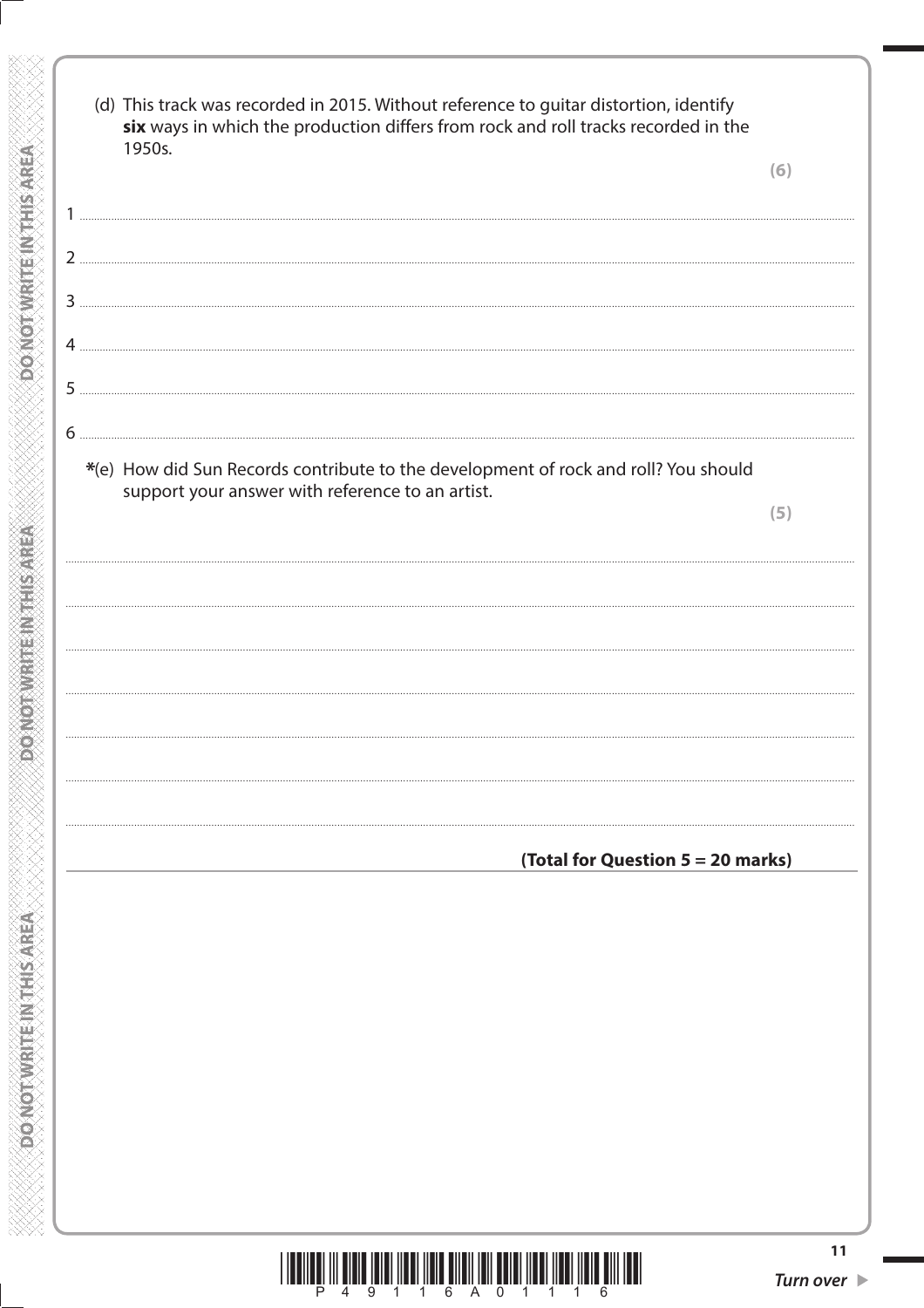| Jessie J: Wild (Show N Prove remix) feat. Big Sean and Dizzee Rascal                |     |  |
|-------------------------------------------------------------------------------------|-----|--|
| (a) Describe the tonality of the chorus.                                            | (1) |  |
| (b) Describe two ways in which the vocal sample starting at 0'05" has been treated. | (2) |  |
| (c) Which best describes the rhythm of the snare sample between 0:12 and 0:14?      | (1) |  |
| <b>A</b> Crotchets and quavers<br>$\bowtie$                                         |     |  |
| <b>B</b> Crotchets and semiquavers<br>X                                             |     |  |
| Triplet crotchets and triplet semiquavers<br>X<br>$\mathsf{C}$                      |     |  |
| X<br>Triplet crotchets and triplet quavers<br>D                                     |     |  |
| (d) Listen to the chorus between 0'41" and 0'47".                                   |     |  |
| Fill in the boxes to identify the synth chords.<br>(i)                              |     |  |
|                                                                                     | (3) |  |
| <b>Bm</b><br>Gmaj                                                                   |     |  |
| If I go hard, let me tell you that it's worth it                                    |     |  |
|                                                                                     |     |  |
| Dmaj                                                                                |     |  |
| Play the right cards, I ain't afraid to work it                                     |     |  |
| (ii) Name the vocal technique that the singer uses on the words 'hard' and 'cards'. | (1) |  |

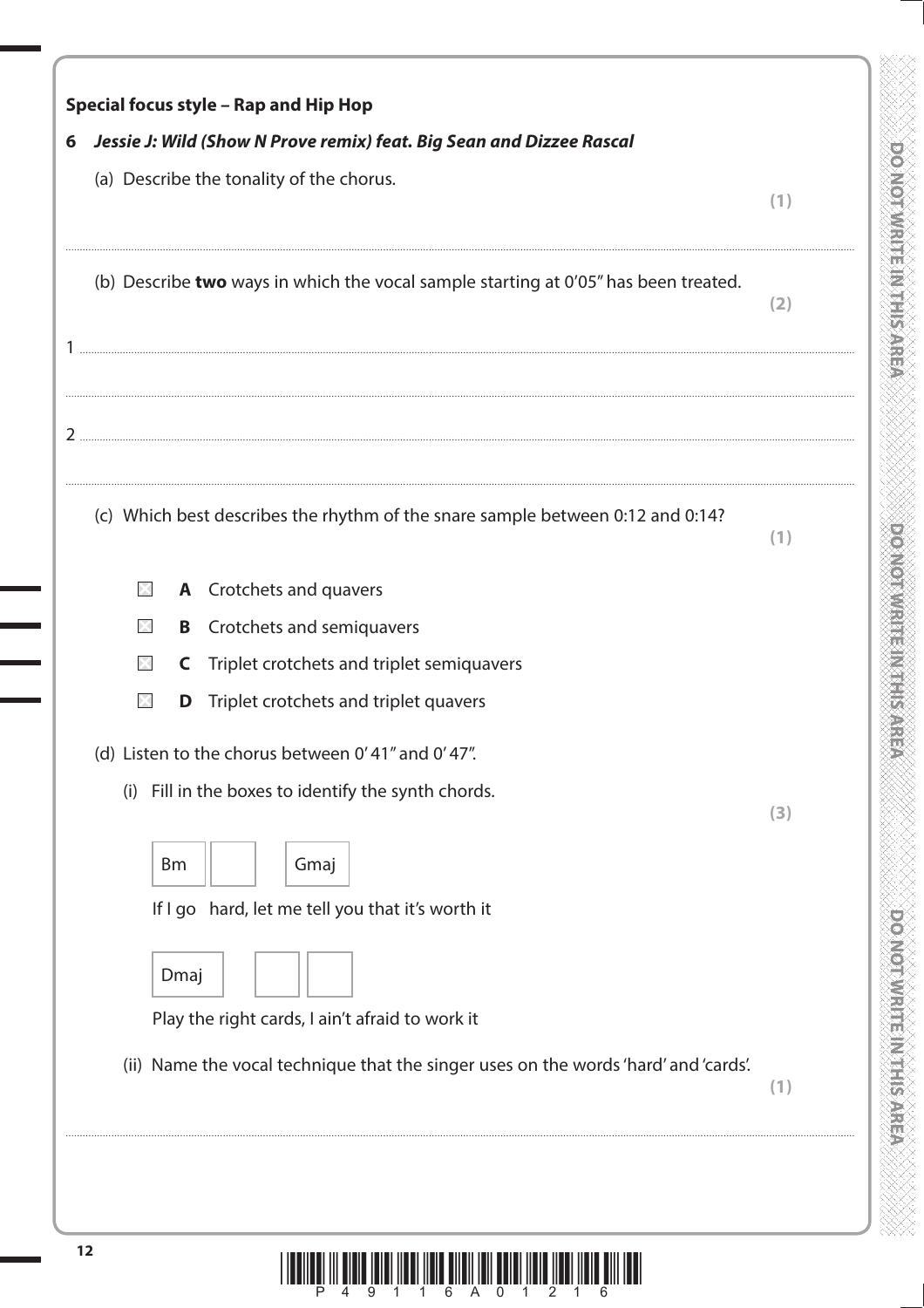| <u> I lan isan ili alam tahun ilan tidak dalam tahun 1999 dapat tahun 1999 dalam tahun 1999.</u>                   | Turn over $\blacktriangleright$ |
|--------------------------------------------------------------------------------------------------------------------|---------------------------------|
|                                                                                                                    | (1)                             |
| (ii) Give a reason for this change.                                                                                |                                 |
| (i) (i) Listen to the section between 1'36" and 2'03". Describe how the mix of the<br>bass synth changes at 1'50". | (1)                             |
|                                                                                                                    |                                 |
|                                                                                                                    |                                 |
| (h) What editing techniques have been used on the vocal sample between 2'37" and<br>2'45''?                        | (3)                             |
| (g) What controller has been used to modify the synth's pitch at 1'08" - 1'22"?                                    | (1)                             |
| (f) Describe how the rhythmic feel changes at 1'08".                                                               | (1)                             |
| <b>D</b> Whole tone<br>$\times$                                                                                    |                                 |
| <b>C</b> Microtonal<br>$\boxtimes$                                                                                 |                                 |
| A Aeolian<br>$\times$<br>Diatonic<br>$\times$<br>B                                                                 |                                 |
|                                                                                                                    |                                 |
| the correct box.                                                                                                   | (1)                             |

**DONOT WRITE INTHIS AREA** 

**PONOTWEITEINTHISMEA** 

**DO NOT WRITE IN THIS AREA** 

**WWW.WWW.WWWWWWWWWWWW**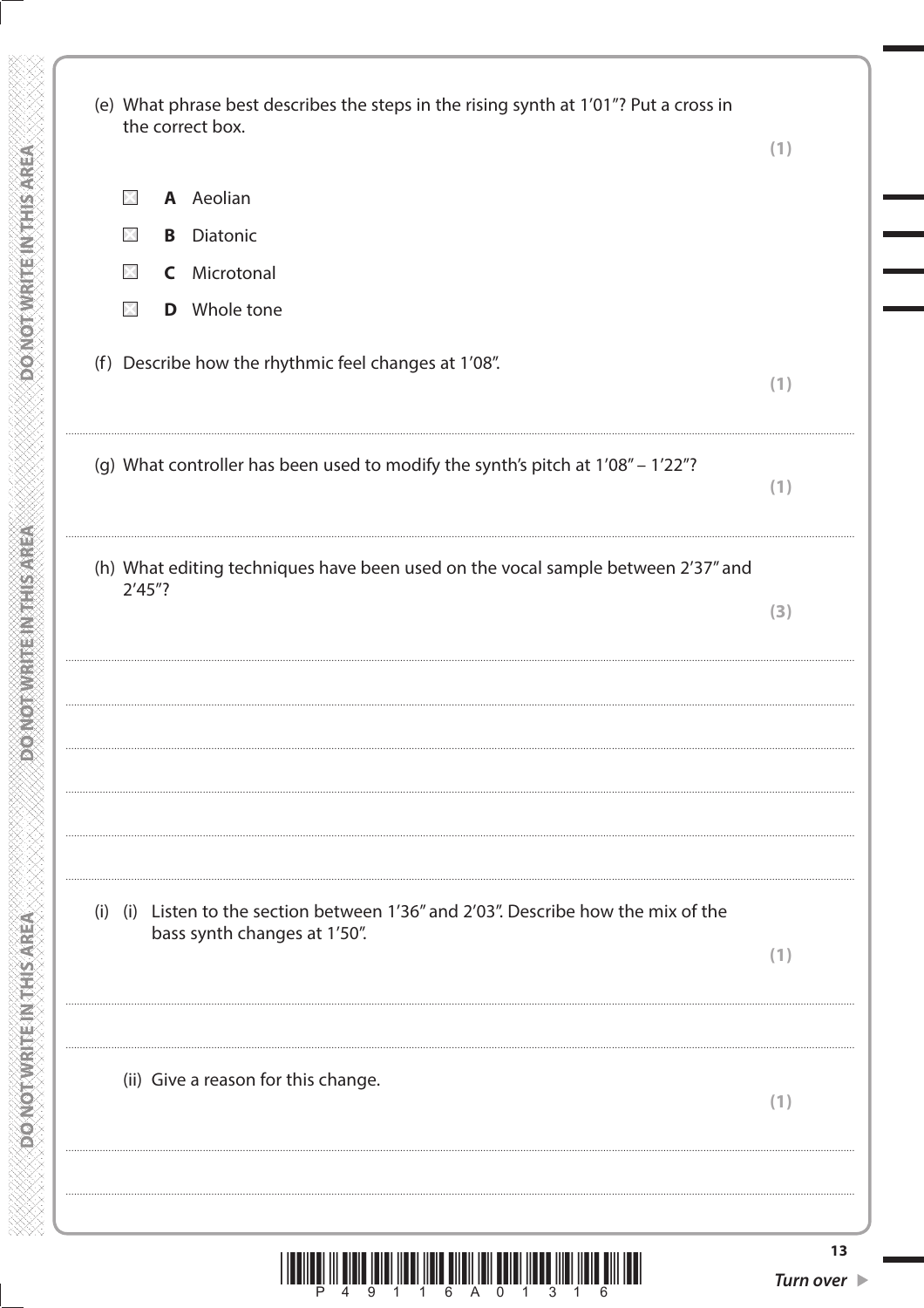| should reference an important artist in your answer. | (4)                               |
|------------------------------------------------------|-----------------------------------|
|                                                      |                                   |
|                                                      |                                   |
|                                                      |                                   |
|                                                      |                                   |
|                                                      |                                   |
|                                                      | (Total for Question 6 = 20 marks) |
|                                                      | <b>TOTAL FOR PAPER = 80 MARKS</b> |
|                                                      |                                   |
|                                                      |                                   |
|                                                      |                                   |
|                                                      |                                   |
|                                                      |                                   |
|                                                      |                                   |
|                                                      |                                   |
|                                                      |                                   |
|                                                      |                                   |
|                                                      |                                   |
|                                                      |                                   |
|                                                      |                                   |

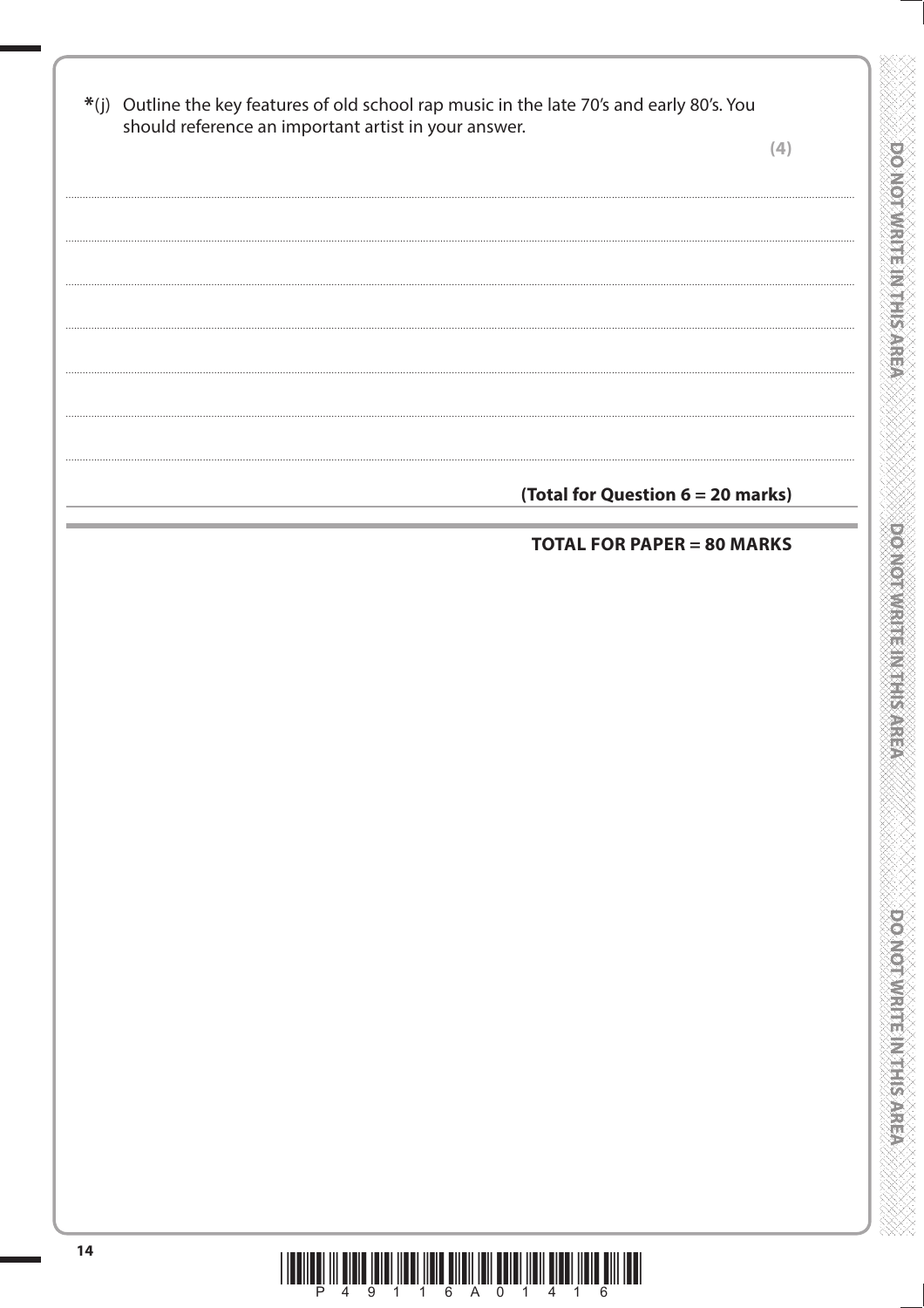

**DO NOT WRITE IN THIS AREA** 

**BLANK PAGE**